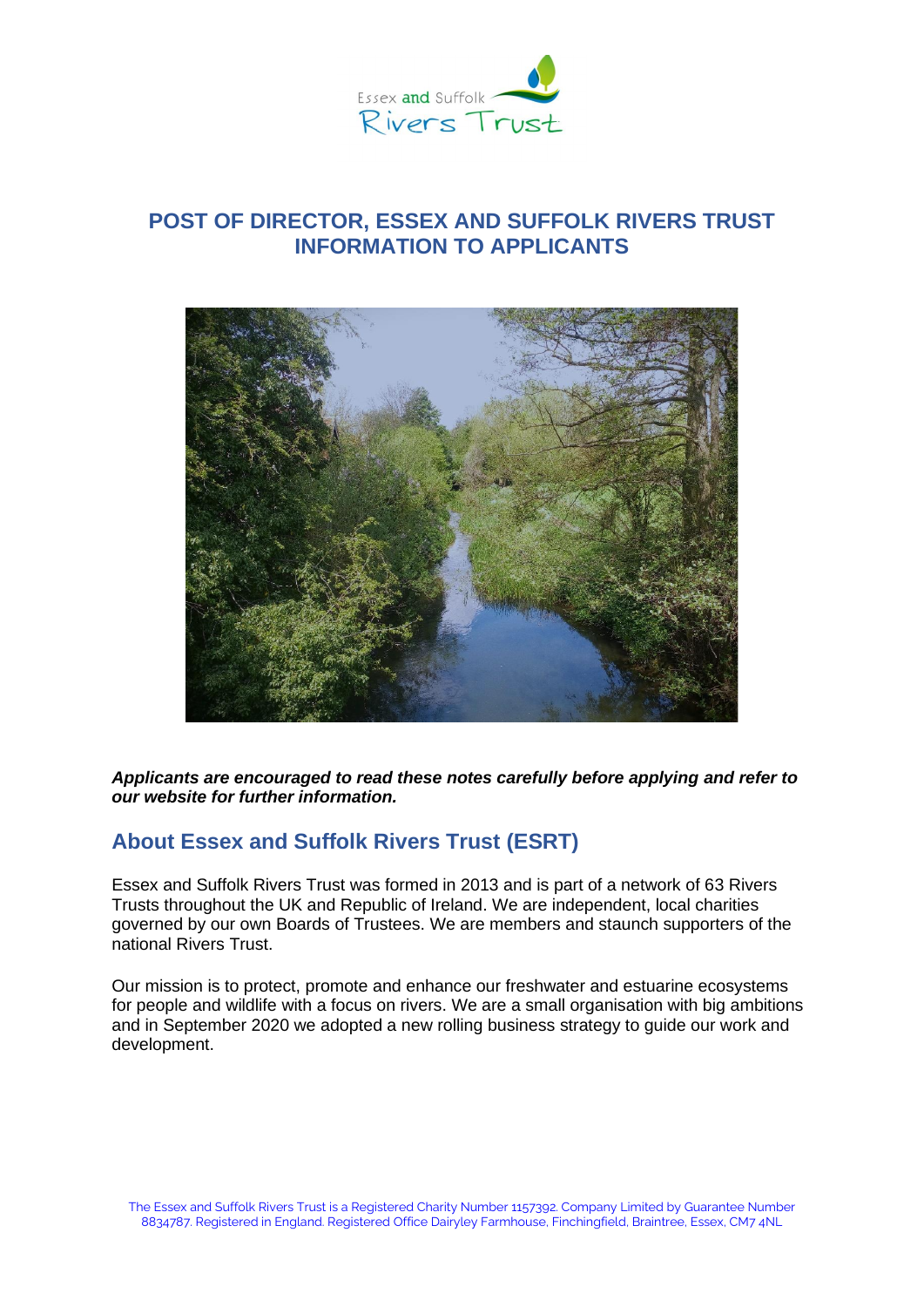

To date, we have worked with partner organisations to undertake a range of projects to restore and improve river environments in Essex and Suffolk. Here are a few examples:

- The holistic water management programme on the River Deben, led by Suffolk County Council where we worked in partnership to create three natural flood management projects in the upper Deben.
- East Suffolk Watershed Initiative involved restoration of 650m of water meadow dyke at Easton, desilting of a dyke at Bramford, channel restoration and creation of an interception pond at Shottisham. We worked in partnership with Suffolk FWAG to provide advice to landowners and farmers on soil management.
- We partnered with Muntons, the global malting company, and the Environment Agency to deliver habitat improvements at their headquarters site in Stowmarket.
- A two-year project was completed on the River Colne to plant 3,550 m2 of trees and shrubs to the riverbank within a grazing meadow at Seven Arches Farm upstream of Colchester. ESRT Trustees have local knowledge of the river and have carried out chemical monitoring and river fly monitoring over 3 years.
- We worked with the Spains Hall Estate and Environment Agency to install natural flood management measures such as leaky dams in two tributaries of the River Blackwater with the aim of reducing flooding in the nearby village of Finchingfield. The estate has successfully reintroduced beavers after an absence of 400 years.
- As part of a European consortium of organisations under the Topsoil programme, supported by the EU Interreg fund, we delivered a trial managed aquifer recharge project at Broxstead, in Suffolk which has been instrumental in informing the development of the Felixstowe Hydrocycle Project. In partnership with Essex and Suffolk Water we investigated sources of sediment and pollution run-off into Layer Brook at Abberton Reservoir in Essex. This has resulted in the installation of strategic interventions to sediment run off, including leaky dams.
- We delivered a successful programme of riparian tree planting and river restoration at various locations in East Suffolk, working in partnership with the Environment Agency, farmers and private landowners.
- We are working on the Water for Tomorrow project, supported by EU funding, and in partnership with Environment Agency, Water Resources East and the national Rivers Trust, to raise awareness of water resource issues in East Suffolk and work with farmers, abstractors and local communities to find local solutions to growing water shortage problems.
- We are delivering a programme of Himalayan Balsam control in Essex and Suffolk. We seek to extend this work to tackle a range of Invasive non-native species affecting river habitats.

The Trust is governed by a Board of nine Trustees who collectively have considerable experience and expertise in ecology, river restoration, farming, rivers and water management issues. The Board is supported by the Director and a staff team currently consisting of a Project Officer, Admin and Management Support Officer and Projects and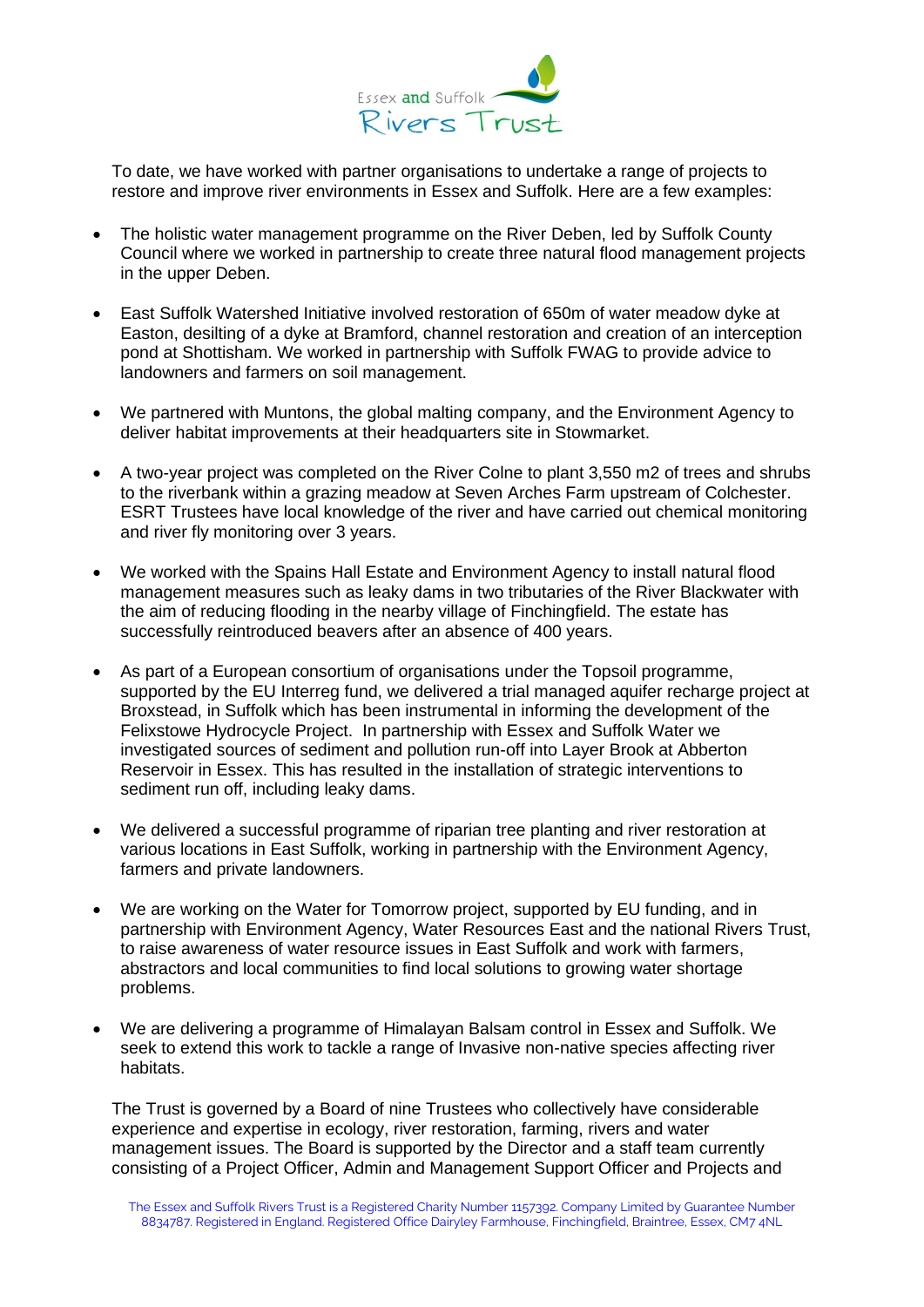

Admin Assistant who, together, manage operations, projects, partnership liaison, development, marketing, and fundraising activities. We also have the input and support of volunteers, professional consultants, local interest groups and a wide range of partner organisations, landowners and farmers throughout Essex and Suffolk.

## **Catchment Partnerships**

Essex and Suffolk Rivers Trust is proud to be the designated host organisation for both the East Suffolk Catchment Partnership (ESCP) and Essex Rivers Hub Catchment Partnership. (ERH).

Catchment Partnerships are an important and growing strategic approach, bringing together organisations and individuals across river catchments, to build consensus and collective working to help protect and restore the water environment using a coordinated Catchment Based Approach (CaBA). There are around 100 catchment partnerships throughout the UK led by a locally appointed host organisation supported by DEFRA, the Environment Agency, Natural England and the Rivers Trust as well as a wide range of locally based organisations with common interests. Our role as a host organisation includes:

- Developing and coordinating the partnership, convening meetings, and providing secretarial support.
- Collecting and providing local evidence and data on issues and progress
- targeting and coordinating effective action with stakeholders and local communities
- identifying and securing funding to support improvements in the catchment
- incorporating holistic river basin management planning into the wider environmental management of the catchment.
- Increasing understanding and engagement throughout the land-owning, farming and local communities and businesses.

You can find out more about catchment partnerships and other useful information here:

<https://www.essexsuffolkriverstrust.org/> <https://theriverstrust.org/> [East Suffolk Catchments Partnership | EssexSuffolkRivers | Finchingfield \(essexsuffolkriverstrust.org\)](https://www.essexsuffolkriverstrust.org/east-suffolk-catchments-partnership) [Essex Rivers Hub -](http://www.essexrivershub.org.uk/) Home Home - [CaBA \(catchmentbasedapproach.org\)](https://catchmentbasedapproach.org/)

# **The role of Role of Director**

Despite the impact of the Covid pandemic, the Trust has advanced its work in the following areas:

- the development and delivery of new project activity on the ground.
- the recruitment of three new skilled, professional, and committed members of staff and the ambition to further expand.
- taking on the strategic role of Catchment Partnership Host for the Essex Rivers Hub Partnership in January 2021.
- Building on partnership work as Host for the East Suffolk Catchment Partnership.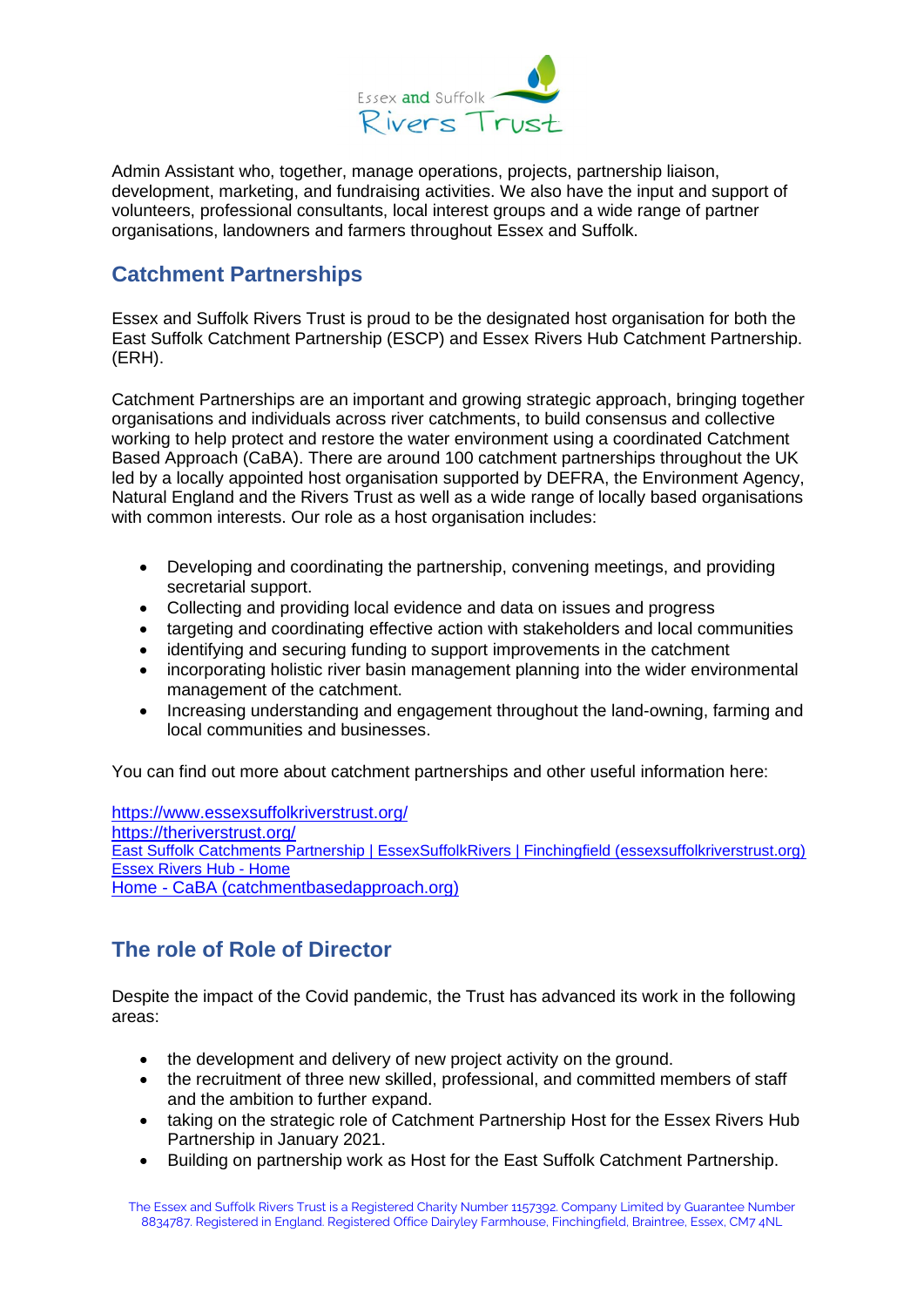

- An increase in income, influence, profile and activity and excellent prospects for a sustainable future.
- An active player in the growing Rivers Trusts movement which has been rapidly expanding its collective influence, profile, capabilities, and resources to take on the huge challenges which face our rivers and wetlands.
- A member of and key contributor to the work of Water Resources East in developing a new Regional Water Resources Management Strategy.

The new Director will build on these achievements and will lead and manage the organisation's development, delivery, and staff team, in line with our business strategy ambitions, to increase our impact and influence in taking the Trust to the next level of its development. You will work closely with the staff team, Board of Trustees, and a range of organisational and individual partners throughout Essex and Suffolk to secure collective effort and cooperation in securing a sustainable future for rivers in the region for the benefit of all the people and wildlife that depend on them.

The role is highly interesting, varied and rewarding as you will be:

- leading the organisation through a time when the need to address the impacts of climate change, nature's recovery, biodiversity net gain and reversing the decline in our rivers has never been more urgent and important.
- engaging with a wide range of partners and stakeholders on strategic policy issues.
- championing the development and delivery of innovative projects to improve and restore the health of rivers and wetland systems in Essex and Suffolk.
- building the profile, support, funding, and resources needed to grow the Trust's influence, impact, partnerships and practical delivery.
- ensuring that the Trust is run according to its values of professionalism, openness and honesty, scientific integrity, inclusion, cooperative working, good governance and management.
- raising awareness and disseminating evidence based scientific knowledge of the importance of our rivers and their need for improvement and ecological sustainability to all walks of life in the region through all available forms of media.

The position is initially offered as a two-year contract and the Trust has every intention of extending the contract on a more permanent basis subject to sustainable funding growth and satisfactory performance.

Due to the Covid pandemic, we gave up working from a physical office in 2020 and, like so many organisations, have effectively adapted to home working and through online communications and meetings. We have established ways of being able to carry out physical practical work on the ground in teams, using contractors and with the support of volunteers, successfully applying safe and well-informed working methods. These arrangements are likely to continue for the time being, but we all look forward to of being able to work together again "as normal" re-establishing a new office. Our current approach is hybrid and adaptable, reviewed according to changing circumstances and current advice, to ensure continued safe and effective working practices.

The successful candidate will be expected to work from home in, or within easy commutable reach of Essex and Suffolk and able to travel extensively within the two counties. We are unable to provide a vehicle for this but will reimburse you at the rate of 45p per mile for use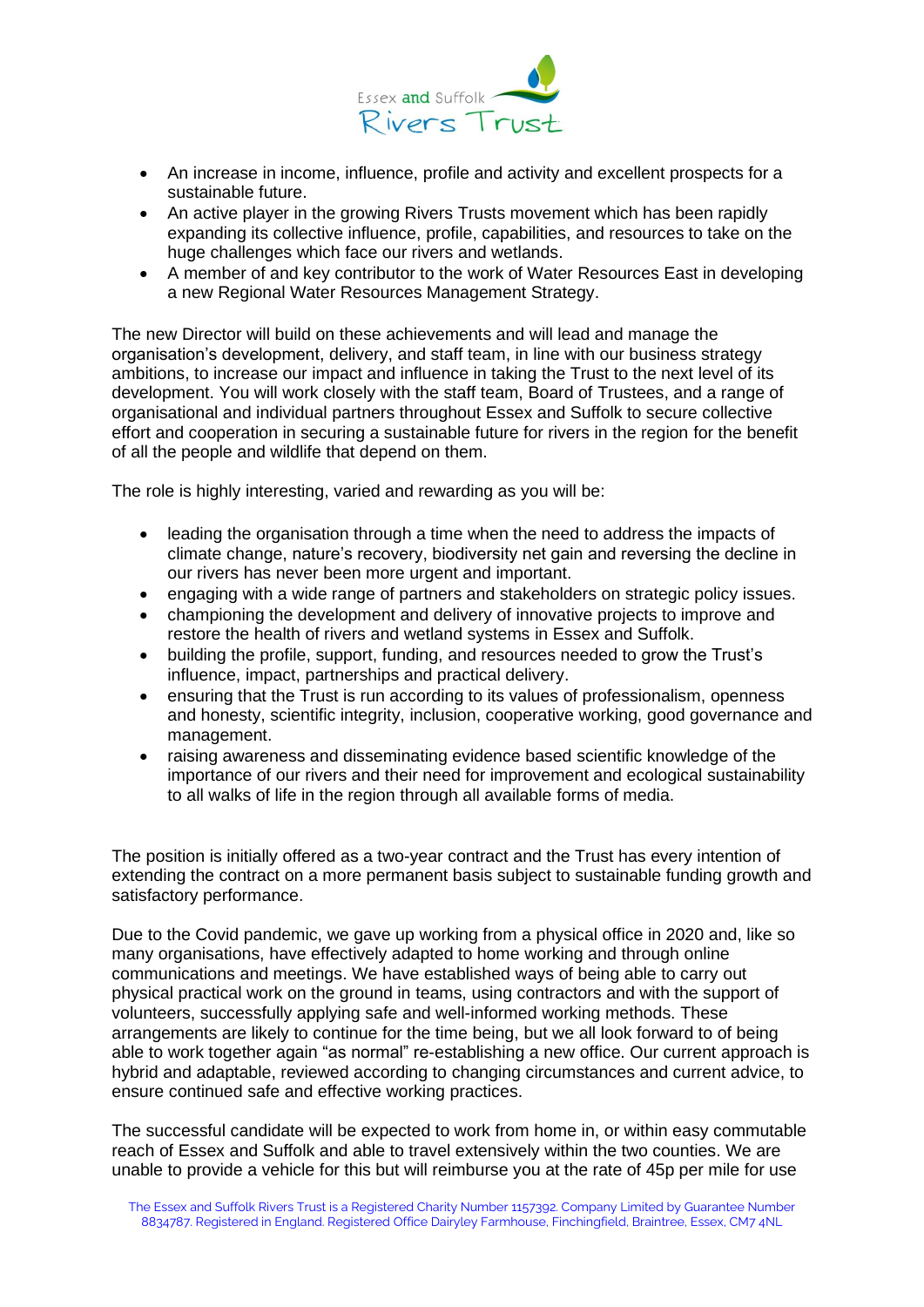

of your own vehicle or cover costs of public transport expenses where appropriate on trust business.

Salary is in the range £43,000 to £45,000 per annum pro rata for three days per week, 7.5 hour day. Reasonable flexible working arrangements will be considered.

We offer 25 days paid annual leave plus public holidays pro rata along with an autoenrolment pension through NEST, applicable after completion of three months service. The current rate is 3% employer contribution.

There will be an initial probation period of six months, subject to satisfactory performance.

A detailed job description and person specification is attached below.

### **How to apply**

**Please submit a full CV and a detailed, but concise statement of application marked CONFIDENTIAL to Brendan.joyce@essexsuffolkriverstrust.org.** Your CV must include your education, qualifications, and employment history, explaining any significant gaps. Your statement of application should explain why you are interested in the post, what skills and experience you would bring to the post which are relevant to the job description and person specification, why you think you would be suitable and what you feel you can contribute to developing and growing the Trust in achieving its vision and mission. If you do not include these important details your application may not be considered further for shortlisting.

We will be assessing and shortlisting your application for an interview based on those candidates who stand out as most closely meeting the requirements of the post, so it is very important that you carefully read the job description, person specification and background information and frame your application accordingly. We recommend you study our Business Strategy which can be found on our website and background to the Rivers Trust movement as well as looking into the website links provided above. If you wish to include additional information in support of your application, please do so, but keep it brief and relevant.

Please include at least two employment referees. We will not approach them without your permission and only if we are considering an offer of employment.

#### **Closing date for applications: 12.00 Thursday 26 May 2022.**

**Interviews for shortlisted candidates are planned for Tuesday 7 June 2022.** We will contact shortlisted candidates by phone and email. Due to limited capacity and resources, we regret that we are not able to acknowledge all applications and if you have not heard from us by 7 June 2022, you should assume that you have not been shortlisted for interview.

Good luck and we look forward to hearing from you.

**Essex and Suffolk Rivers Trust May 2022.**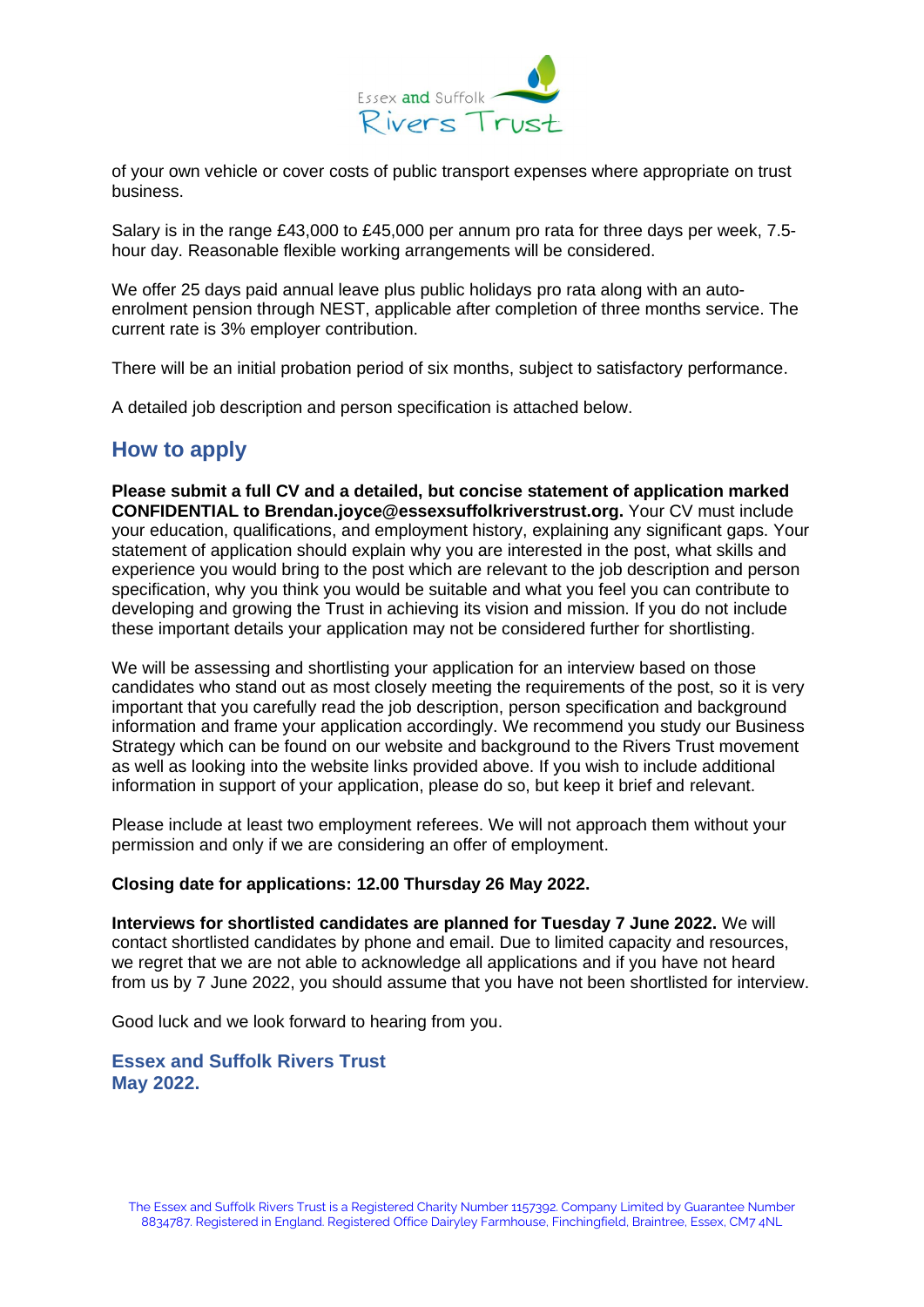

# **Job Description**

# **Director of the Essex and Suffolk Rivers Trust**

### **1. Roles and responsibilities**

#### **Strategic Leadership**:

- Develop the reputation of the Trust as a highly valued, well run organisation that is effective at delivering the objectives and aims of the Trust.
- Develop the Trust's strategy with the Trustees.
- Identify and develop opportunities for growth for the Trust.
- Be aware of and act upon national and local developments that will affect the strategy of the Trust.

#### **Operational delivery:**

- Develop and deliver the Business Plan that supports the agreed strategy.
- Work in partnership with other organisations in an effective manner that builds the reputation of the Trust and achieves good outcomes for our rivers and catchments.
- Ensure that projects are well managed on time and to budget, and that they deliver high quality outcomes for the rivers and catchments.
- Develop and implement processes to ensure that the Trust is run efficiently and is compliant with relevant legislation. Includes budget management, status and risk management reporting to Trustees, compliance with company and charity reporting requirements, health and safety and employment legislation and adherence to sound financial practice.

#### **Fundraising and financial stability**:

- Identify potential sources of funding.
- Write successful funding applications and develop strong relationships with all key funders.
- Manage the short and medium term financial stability of the Trust.

#### **Staff and volunteer management:**

- Attract, recruit, develop and retain staff and volunteers to support the delivery of the Trust's objectives.
- Delegate appropriately and prioritise workload of self and team to ensure effective delivery of the core strategy and Business Plan.

#### **Communication:**

- Be the face of the Trust, leading on all forms of partnership working, media liaison and project communications through attendance at meetings and project delivery.
- Ensure that the Trust's successes are communicated via website, newsletters, press and social media.
- Deliver timely, open and honest communication with partners, staff, volunteers, trustees and stakeholders.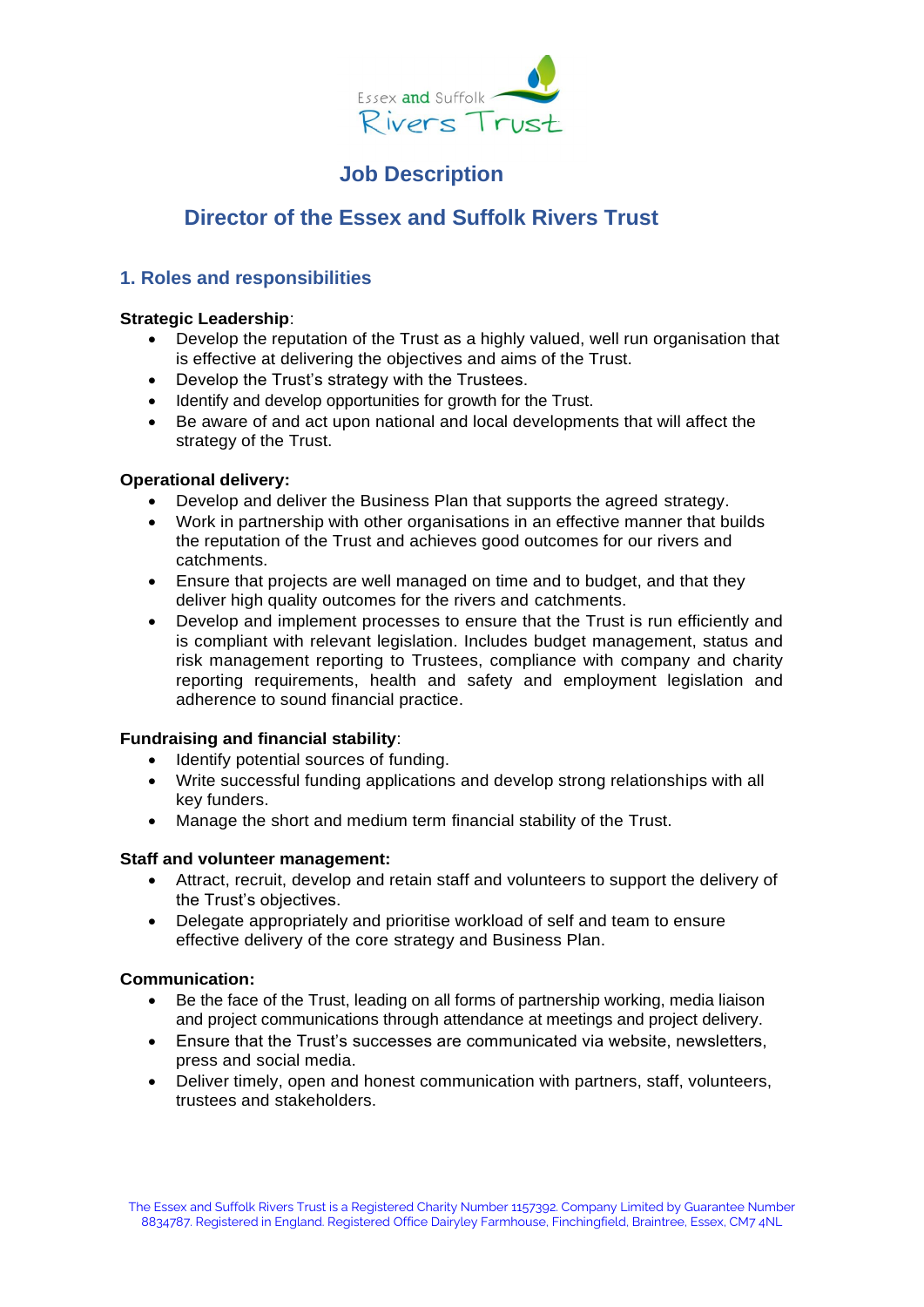

### **2. Skills, qualifications, and experience**

| <b>CATEGORY</b>                                  | <b>REQUIREMENTS</b>                                                                                                                                                                  | <b>ESSENTIAL/</b><br><b>DESIRABLE</b> |
|--------------------------------------------------|--------------------------------------------------------------------------------------------------------------------------------------------------------------------------------------|---------------------------------------|
| Qualifications/<br>training                      | Honours degree (or significant practical<br>$\bullet$<br>experience)                                                                                                                 | <b>Essential</b>                      |
|                                                  | Environment, science or related degree<br>$\bullet$                                                                                                                                  | Desirable                             |
|                                                  | Post-graduate environmental or land<br>$\bullet$<br>management qualification                                                                                                         | Desirable                             |
|                                                  | Professional qualifications and memberships<br>$\bullet$                                                                                                                             | Desirable                             |
| Environmental<br>understanding and<br>experience | A passion for conservation, especially an<br>$\bullet$<br>understanding of the issues around<br>catchment management, land<br>management, soils, rivers and freshwater<br>ecology    | Essential                             |
|                                                  | Experience of working in the conservation non-<br>$\bullet$<br>profit sector                                                                                                         | Desirable                             |
| Personal qualities                               | A motivated 'self-starter' able to take decisions<br>$\bullet$<br>and able to act on own initiative with minimal                                                                     | Essential                             |
|                                                  | supervision<br>Self-sufficient. Able to operate effectively<br>$\bullet$<br>without substantial administrative or                                                                    | Essential                             |
|                                                  | technical support                                                                                                                                                                    | <b>Essential</b>                      |
|                                                  | Strongly committed to the development of the<br>٠<br>Trust and to achieving the Trust's objectives<br>A high level of 'emotional intelligence'<br>$\bullet$                          | <b>Essential</b>                      |
| Leadership and<br>organisation                   | Credible senior manager with a passionate<br>$\bullet$<br>interest in the environment                                                                                                | Essential                             |
|                                                  | Experience of formulating strategies and<br>$\bullet$<br>developing and implementing business plans                                                                                  | Essential                             |
|                                                  | <b>Excellent influencing skills</b><br>٠                                                                                                                                             | Essential                             |
|                                                  | Experience of managing, motivating, and<br>$\bullet$<br>developing small teams                                                                                                       | Desirable                             |
|                                                  | Experience of working in the environmental<br>charity sector                                                                                                                         | Desirable                             |
|                                                  | Ability to develop effective partnerships<br>and cooperate with other organisations                                                                                                  | <b>Essential</b>                      |
|                                                  | Ability to deal with challenging situations<br>$\bullet$<br>in a competitive and financially<br>demanding market                                                                     | Desirable                             |
| Financial and fund-<br>raising skills            | Experience of managing budgets effectively<br>$\bullet$<br>Track record of successful fund-raising or high-<br>level of personal commitment to delivering<br>successful fund-raising | Essential<br>Essential<br>Desirable   |
|                                                  | Understanding of accounting practices in relation<br>$\bullet$<br>to small companies and charities                                                                                   |                                       |